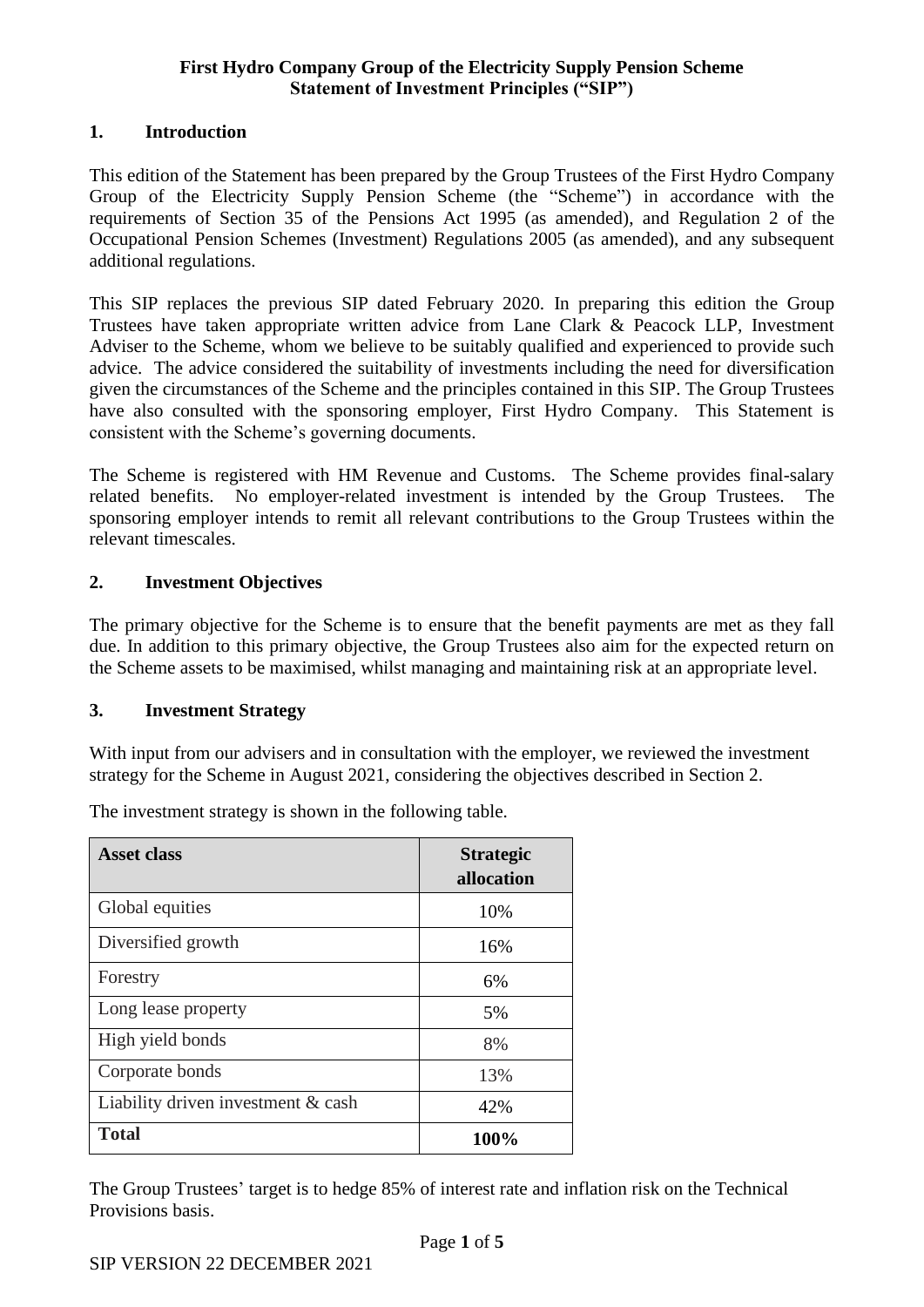Our policy is to target the maximum expected return level subject to ensuring the level of investment risk is appropriate to reflect the Scheme's circumstances. We believe that the strategy above meets this objective.

There is no formal rebalancing policy. We monitor the asset allocation from time to time. If material deviations from the strategic allocation occur, we will consider with our advisers whether it is appropriate to rebalance the assets.

# **4. Expected Return on Investments**

The LDI mandate can invest in long- and short-dated, inflation-linked and fixed versions of pooled leveraged bond funds. Each fund aims to match a generic cashflow profile and the use of multiple funds by the Group Trustees results in a closer match with the Scheme's cashflow profile.

The passive Global Equity product is expected to track its composite index, the relevant Solactive Low Carbon Transition Index.

Specific outperformance targets for the actively managed products used are included in the appendix.

# **5. Risk Management & Risk Measurement**

The Group Trustees are satisfied that their investment managers are prudent and professional in their general approach to investment. The investment products used involve holding units in pooled funds that maintain diversified portfolios of underlying assets (e.g. shares, bonds, units in property funds, and other financial instruments). This reduces the risk to the Scheme and members of investing in any specific individual asset. The use of passive funds also removes some of the risk involved in a purely active investment strategy.

The use of separate investment managers, in particular within the Diversified Growth element, reduces the manager risk faced by the Scheme on its active mandates. The Group Trustees will keep the asset allocation under review, and risk measurement forms part of the performance monitoring process.

## **6. Implementation of the investment arrangements**

Before investing in any manner, we obtain and consider proper written advice from our investment adviser as to whether the investment is satisfactory, having regard to the need for suitable and appropriately diversified investments.

We have signed agreements with the investment managers setting out the terms on which the portfolios are to be managed.

We have limited influence over managers' investment practices because all the Scheme's assets are held in pooled funds, but we encourage our managers to improve their practices within the parameters of the fund they are managing.

Our view is that the fees paid to the investment managers, and the possibility of their mandate being terminated, ensure they are incentivised to provide a high quality service that meets the stated objectives, guidelines, and restrictions of their fund. However, in practice managers cannot fully align their strategy and decisions to the (potentially conflicting) policies of all their pooled fund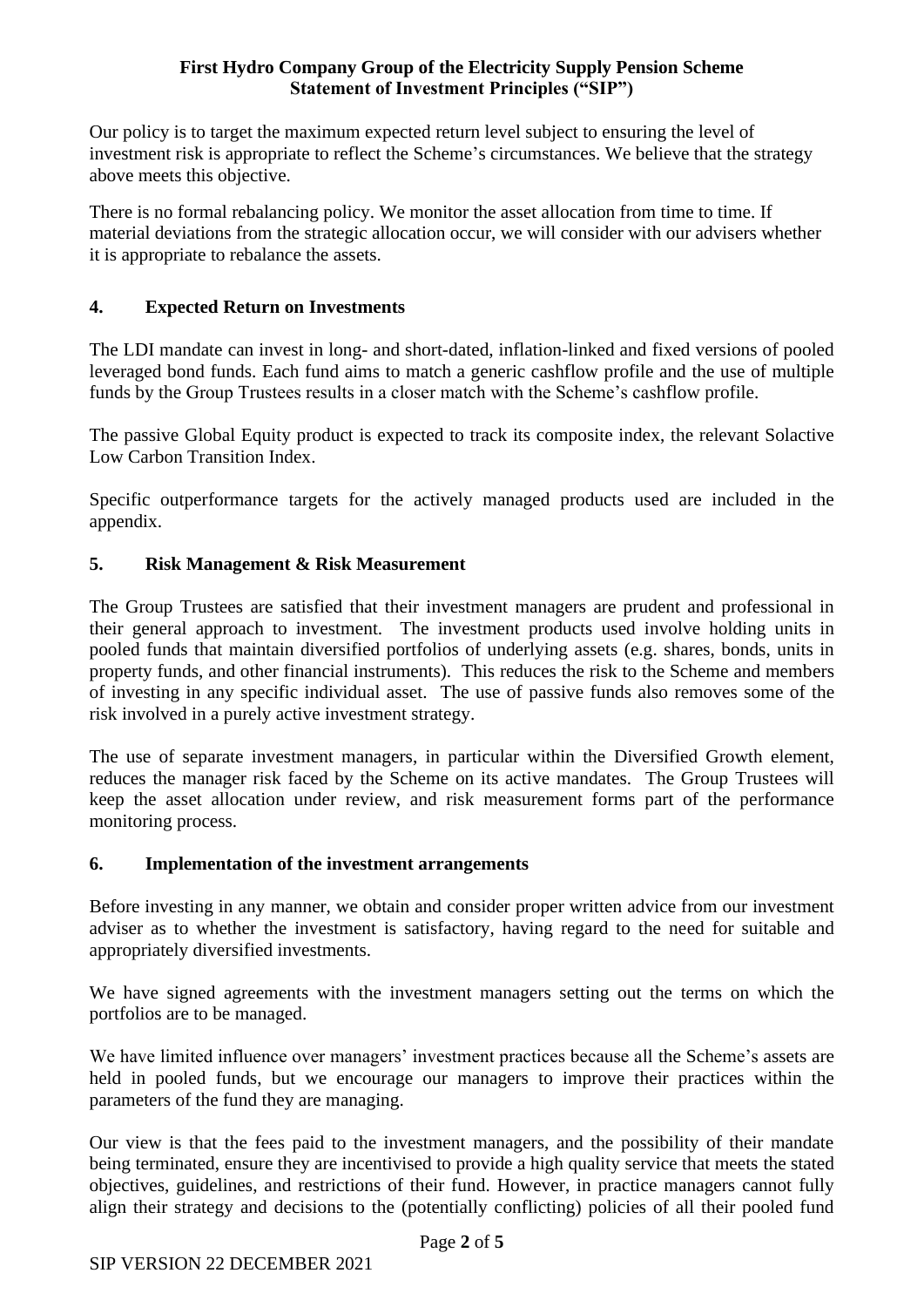investors in relation to strategy, long-term performance of debt/equity issuers, engagement, and portfolio turnover.

It is our responsibility to ensure that the managers' investment approaches are consistent with our policies before any new appointment, and to monitor and to consider terminating any arrangements that appear to be investing contrary to those policies. We expect investment managers to make decisions based on assessments of the longer term performance of debt/equity issuers, and to engage with issuers to improve their performance (or where this is not appropriate to explain why). We assess this when selecting and monitoring managers.

We evaluate investment manager performance over both shorter and longer term periods as available. Except in closed-ended funds where the duration of the investment is determined by the fund's terms, the duration of a manager's appointment will depend on strategic considerations and the outlook for future performance. If a manager is not meeting its performance objectives, we will consider alternative arrangements.

Our policy is to evaluate each of our investment managers by considering performance, the role it plays in helping to meet our overall long-term objectives, taking account of risk, the need for diversification and liquidity. Each manager's remuneration, and the value for money it provides, is assessed in light of these considerations.

We recognise that portfolio turnover and associated transaction costs are a necessary part of investment management. Since the impact of these costs is reflected in performance figures used in our assessment of the investment managers, we do not explicitly monitor portfolio turnover. We expect our investment consultant to incorporate portfolio turnover and resulting transaction costs as appropriate in its advice on the Scheme's investment mandates.

## **7. Realisation of Investments**

The Group Trustees' policy is to ensure that the assets invested are sufficiently realisable to enable the Group Trustees to meet their obligation to provide benefits as they fall due. The Group Trustees are satisfied that the arrangements in place conform to this policy. The Group Trustees monitor their net cashflow position, the likely need to realise capital, and hence any effect on asset allocation and the choice of investment funds.

## **8. Additional Voluntary Contributions**

The Scheme has available facilities for members who wish to contribute to enhance their retirement benefits. The Group Trustees believe these to be appropriate facilities for this purpose, but they note that the decisions on the level of contributions paid and the funds used rest entirely with the members.

#### **9. Environmental, Social and Governance (ESG) Considerations including Voting and Engagement**

In endeavouring to invest in the best financial interests of the beneficiaries, the Group Trustees have elected to invest in pooled funds and cannot therefore directly influence the environmental, social, and governance policies and practices of the companies in which the pooled funds invest.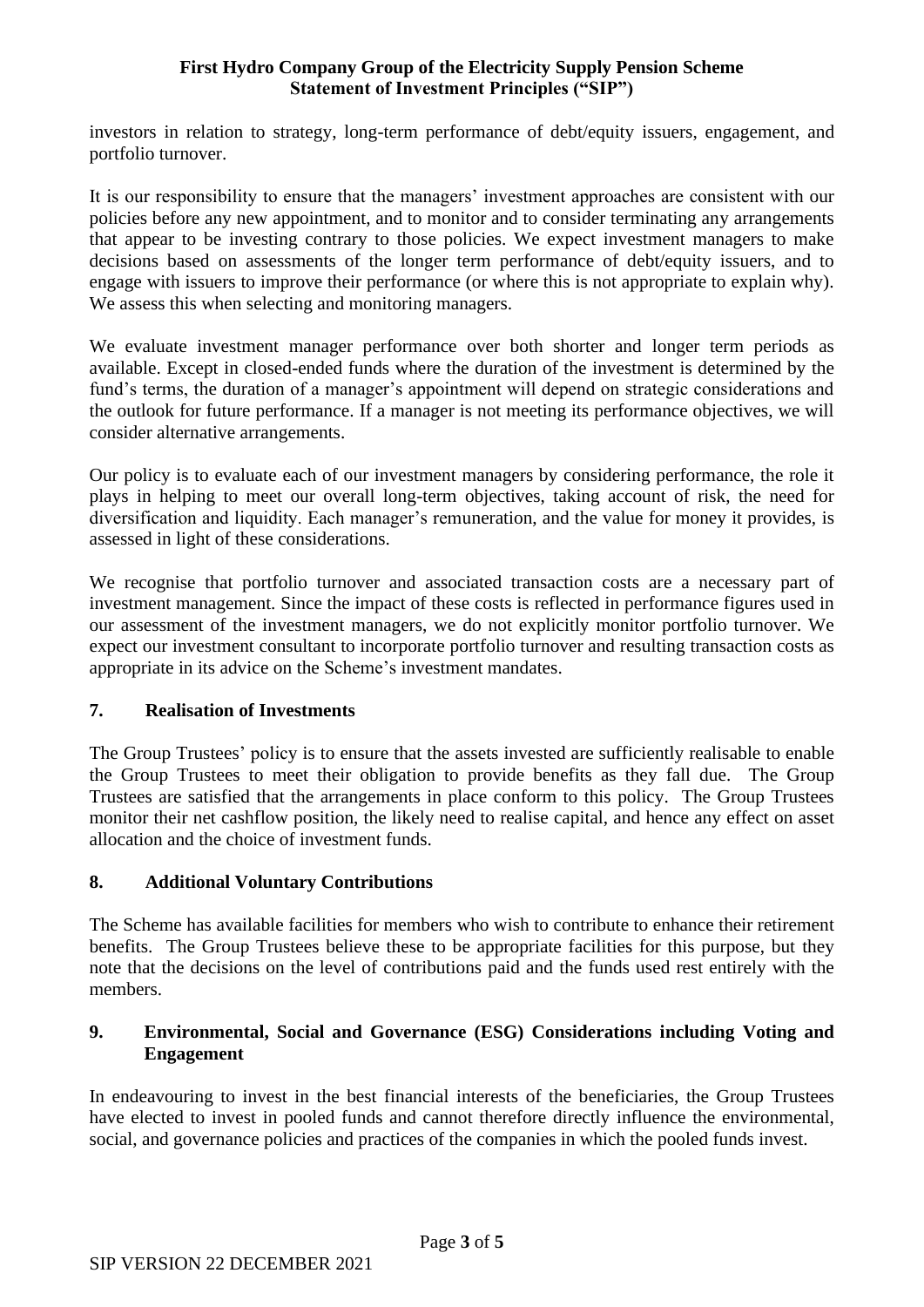Given the objectives of the Scheme, the Group Trustees exclude non-financial matters (ie matters relating to the ethical and other views of members and beneficiaries, rather than considerations of financial risk and return) in the selection, retention and realisation of investments.

The Group Trustees have delegated to their investment managers the exercise of rights attaching to investments, including voting rights, and engagement with relevant persons such as issuers of debt and equity, stakeholders and other investors about relevant matters such as performance, strategy, capital structure, management of actual or potential conflicts of interest, risks and ESG factors. The investment managers will from time to time report on their current and future actions in these areas.

We do not monitor or engage directly with issuers or other holders of debt or equity, but we do engage with current and prospective investment managers on matters including ESG and stewardship. We expect the investment managers to exercise ownership rights and undertake monitoring and engagement in line with their policies on stewardship, considering the long-term financial interests of the beneficiaries

The Group Trustees will consider a manager's ESG credentials during their selection, retention, and realisation of investments, given the time horizon of the Scheme and its members.

The Group Trustees have invested the Scheme's equity portfolio in a "low carbon transition" fund, which has been designed to reduce exposure to the financial risks arising from climate change.

#### **10. Compliance**

Performance monitoring, manager remuneration and duration of manager appointments are covered elsewhere in this Statement, or in the Group Trustees' Annual Report.

The Group Trustees publish their SIP online for general public access.

The Group Trustees will publish annually online an Implementation Statement that outlines how the various requirements (set out above) have been followed during the year, and describes the voting behaviours of the asset managers on their behalf.

The Group Trustees will formally review this statement as and when required, without delay after any significant change in investment policy and/or regulatory requirement and at least every three years, with the assistance of their advisers. A copy of this statement is available for inspection by Scheme members.

## **This statement has been agreed by the Group Trustees on 22 December 2021.**